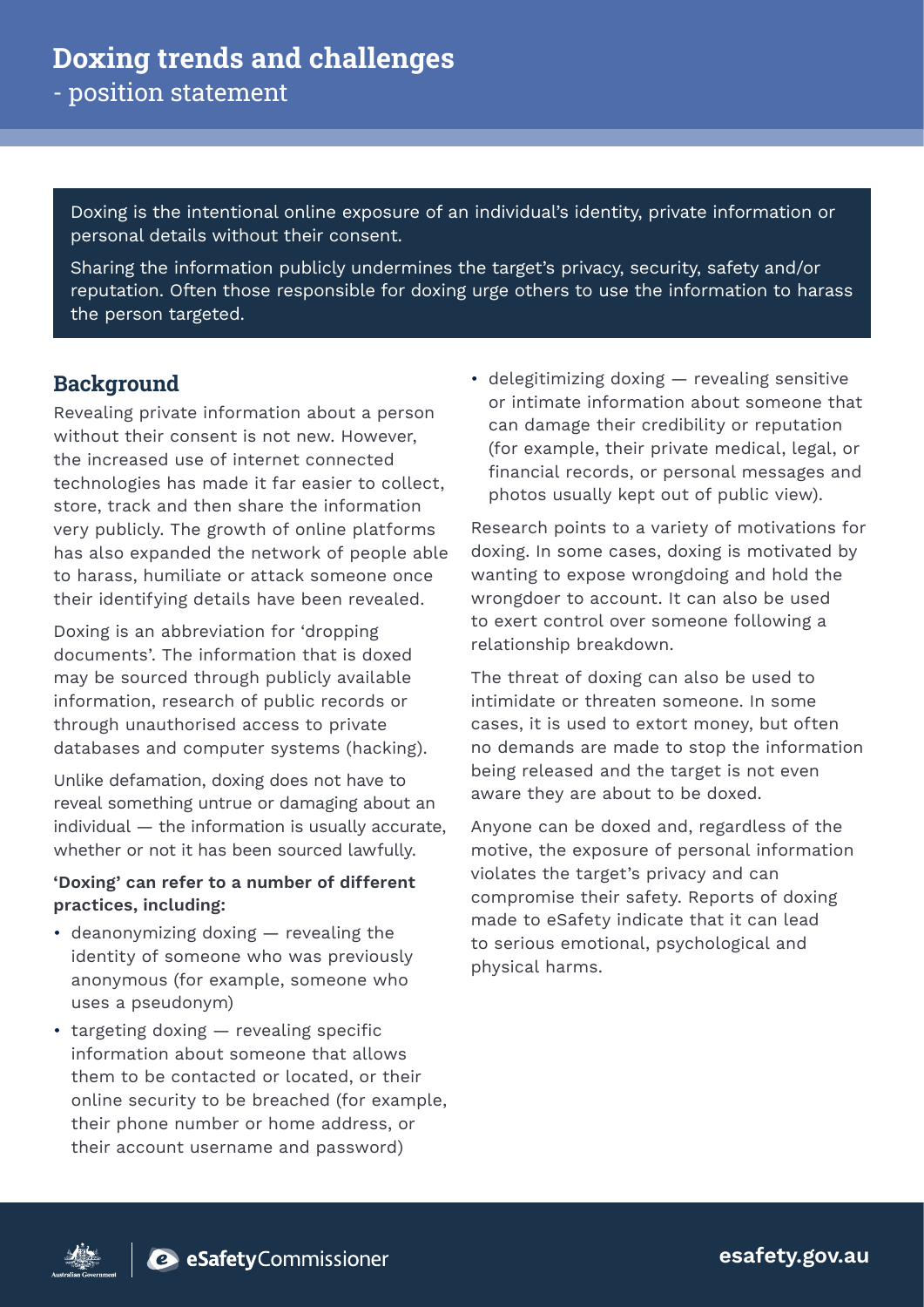### **Doxing can leave the target vulnerable to, and fearful of:**

- public embarrassment, humiliation or shaming
- discrimination, if personal characteristics are disclosed
- cyberstalking and physical stalking
- identity theft and financial fraud
- damage to their personal and professional reputation, leading to social and financial disadvantage
- increased anxiety
- reduced confidence and self-esteem.

The harms can be immediate, but they can also be ongoing if the information continues to be shared or stored by others.

On a broader level, using doxing as a form of digital vigilantism can have a negative impact on society through increasing lawlessness, conflict and reducing trust in public figures.

### **Recent coverage**

In recent years there have been a number of high-profile examples of doxing.

In 'GamerGate' in 2014 a group of male gamers doxed female developers accusing them of politicising the industry. The Ashley Madison dox in 2015 exposed the details of the adult website's users.

During the COVID-19 pandemic, thousands of email addresses and passwords from employees of the World Health Organization, Gates Foundation and other institutions involved in the public health response have been posted on the internet, as well as those who have suffered from the virus.

There is debate over whether doxing can be considered a legitimate tool in public interest journalism, for example when the revelation of private information exposes contradictory, unethical or illegal behaviour. Doxing has been used in internet vigilantism against criminal activity such as online scams.

There is only limited research into the prevalence of doxing.

## **eSafety approach**

eSafety has a multi-pronged approach to doxing:

- We are working to raise awareness about doxing, through position statements like these and with relevant partner organisations, so Australians are informed about the issue and the steps they can take if they experience doxing.
- We support Australian children who are victims of doxing, through our legislated Cyberbullying Scheme and we help adults who are targeted, as part of our Adult Cyber Abuse Scheme.
- We work with social media services on serious cases, to have content removed using our existing relationships and escalation pathways.
- We support industry through our Safety by Design initiative, guiding them on the development and implementation of policies and systems
- for preventing and responding to doxing on their platforms.





esafety.gov.au